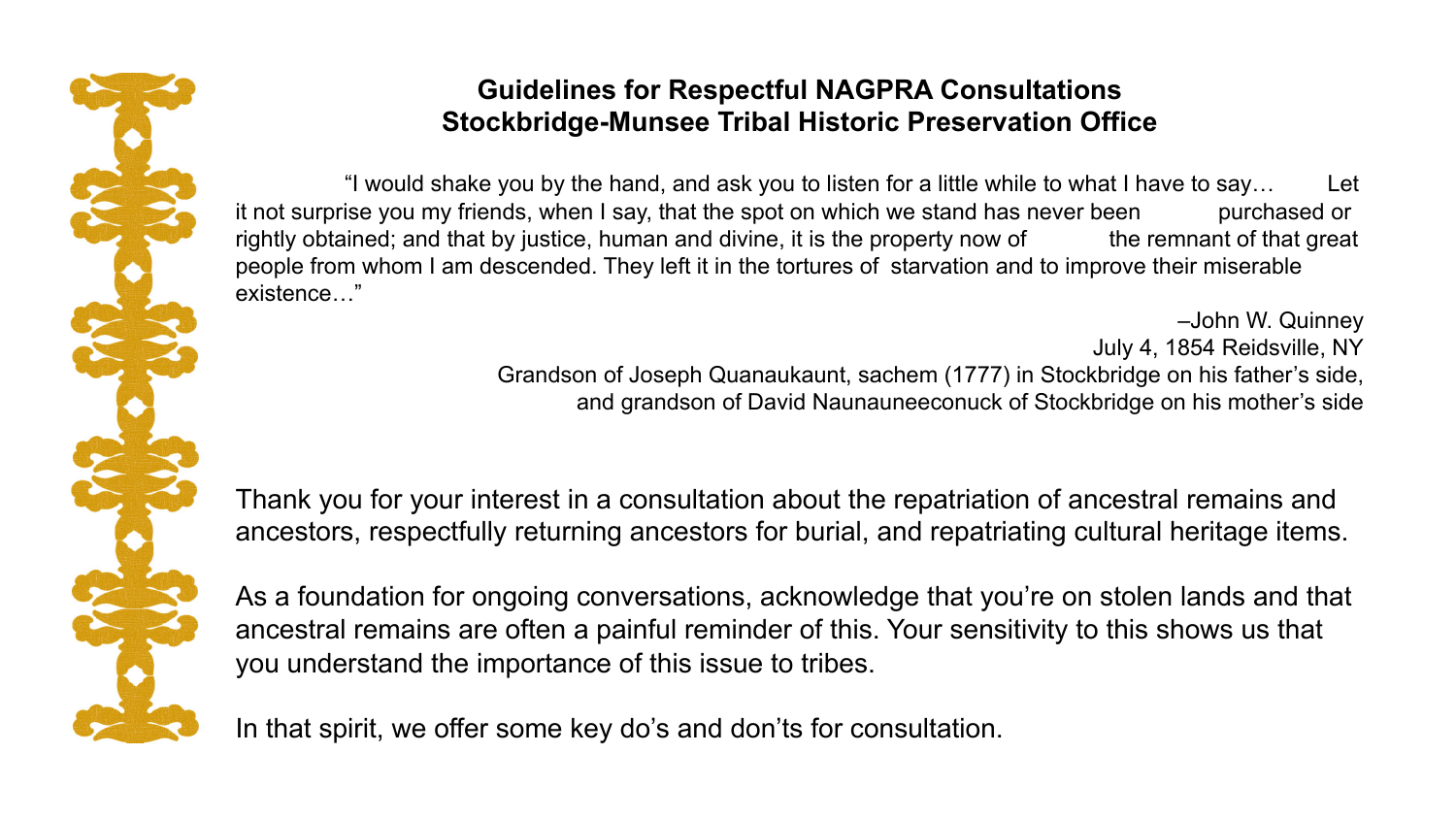

## **Do's**

- Seek out and inform yourself about Mohican history from accurate and reliable , beginning with the wealth of information on the Stockbridge-Munsee [website,](https://www.mohican.com/) [factsheet,](https://www.mohican.com/mt-content/uploads/2021/10/smc_infosheet.pdf) and linktr.ee
- Make sure that if you are in possession of ancestral remains, that you honor them by keeping them stored in clean, dry, protected areas until they can be repatriated
- Pay attention to terminology–words such as *dispossession* and *repatriation* are vital to understanding the depth of the issue at hand
- Be willing to represent ancestors, sites, and objects through the perspective of indigenous peoples
- Realize the benefits of working together with a tribe and that repatriation adds value to the experience.
- View history as a verb, as a process of constantly rewriting and carrying forward other understandings
- Talk about indigenous people as part of the future and not just history
- Acknowledge the flourishing indigenous communities that exist in the presence despite histories of systemic violence
- Reach out again if you don't hear back from us within 30 days

## **Don'ts**

- Share images of ancestral remains or funerary materials
- Discuss ongoing NAGPRA consultations without approval from the tribe
- Deny indigenous people a place in modernity